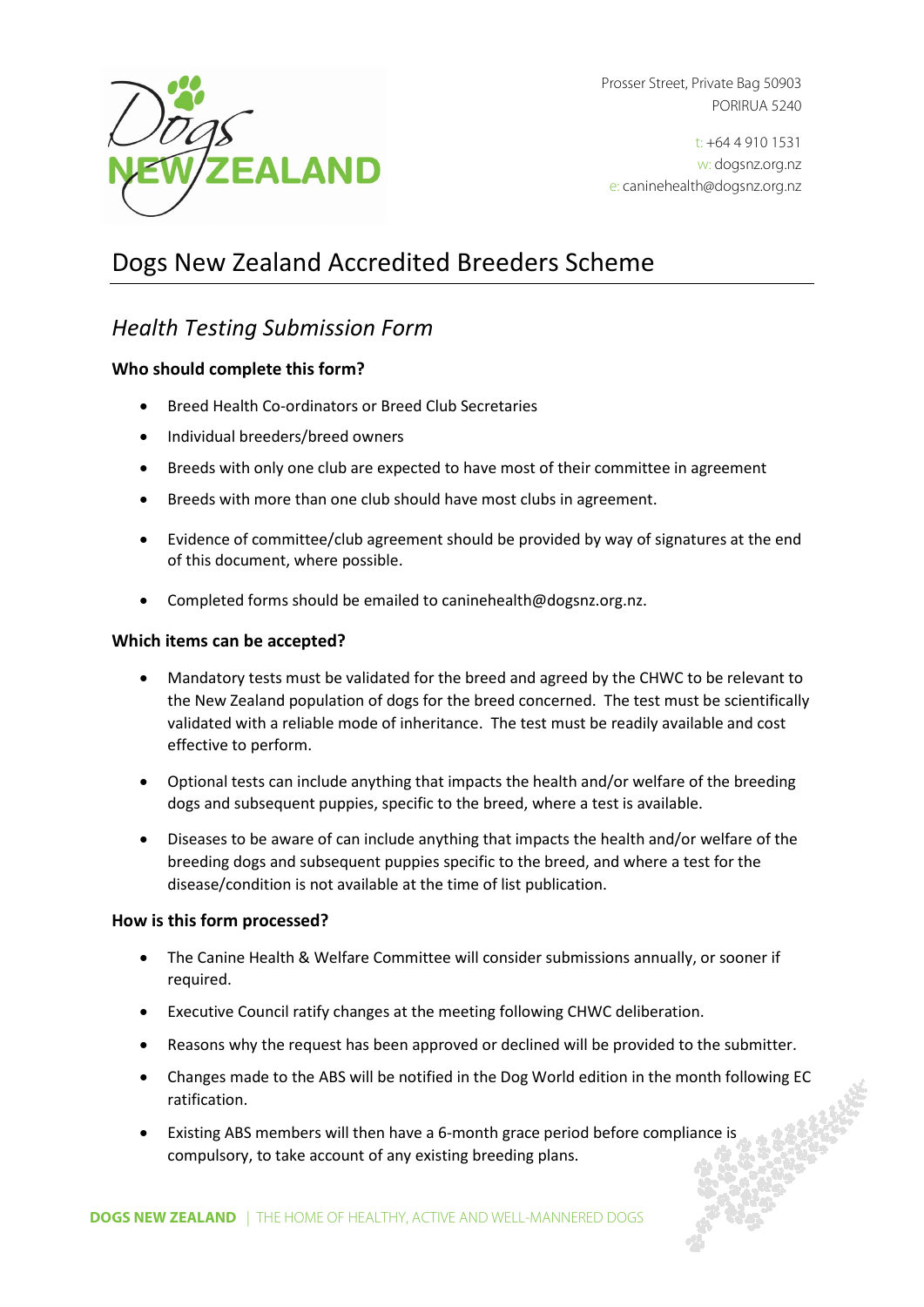### **Section A**

| <b>Breed</b>                           |  |
|----------------------------------------|--|
| Date of request                        |  |
| Name & Club position held by applicant |  |
| Signature of applicant                 |  |

### **Section B**

To be completed by the applicant. Please complete one table per test/scheme request (cut and paste table to allow for additional tests/schemes)

| Name of the test/screening scheme                                       |  |
|-------------------------------------------------------------------------|--|
|                                                                         |  |
|                                                                         |  |
|                                                                         |  |
|                                                                         |  |
|                                                                         |  |
| Should the test/scheme to become mandatory, optional or to be aware of? |  |
|                                                                         |  |
|                                                                         |  |
|                                                                         |  |
|                                                                         |  |
|                                                                         |  |
| Is there a majority agreement with your breed club(s) for this request? |  |
|                                                                         |  |
|                                                                         |  |
|                                                                         |  |
|                                                                         |  |
|                                                                         |  |
| Please state a reason for this application?                             |  |
|                                                                         |  |
|                                                                         |  |
|                                                                         |  |
|                                                                         |  |
|                                                                         |  |
|                                                                         |  |
| Is this test/scheme part of a breed club Code of Ethics?                |  |
|                                                                         |  |
|                                                                         |  |
|                                                                         |  |
|                                                                         |  |
|                                                                         |  |
|                                                                         |  |
|                                                                         |  |
|                                                                         |  |

**DOGS NEW ZEALAND** | THE HOME OF HEALTHY, ACTIVE AND WELL-MANNERED DOGS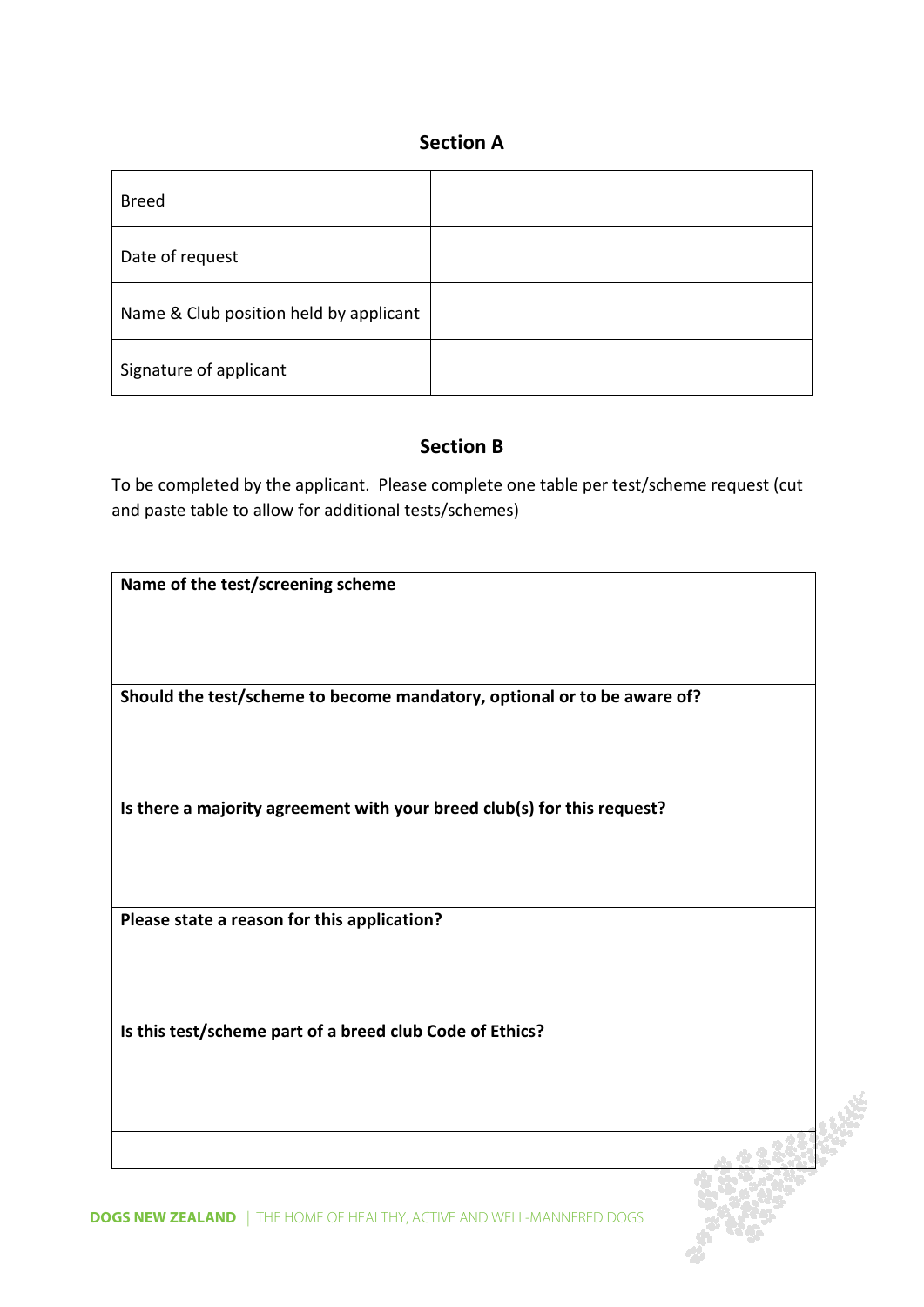**Please provide available data, statistics or scientific papers, to support this application**

**Please provide evidence of test use by other Kennel Clubs, if available**

## **Section C**

Complete if your request concerns breeding restrictions such as breeding age, number of litters to be produced or frequency of litters. Please note that these requests are normally placed in the 'optional' section. Please complete one table per test/scheme request (cut and paste table to allow for additional tests/schemes)

| Please state the breeding restriction you would like to request: |  |
|------------------------------------------------------------------|--|
|------------------------------------------------------------------|--|

**Is there a majority agreement with your breed club (s) for this request?**

**Please state a reason for this application:**